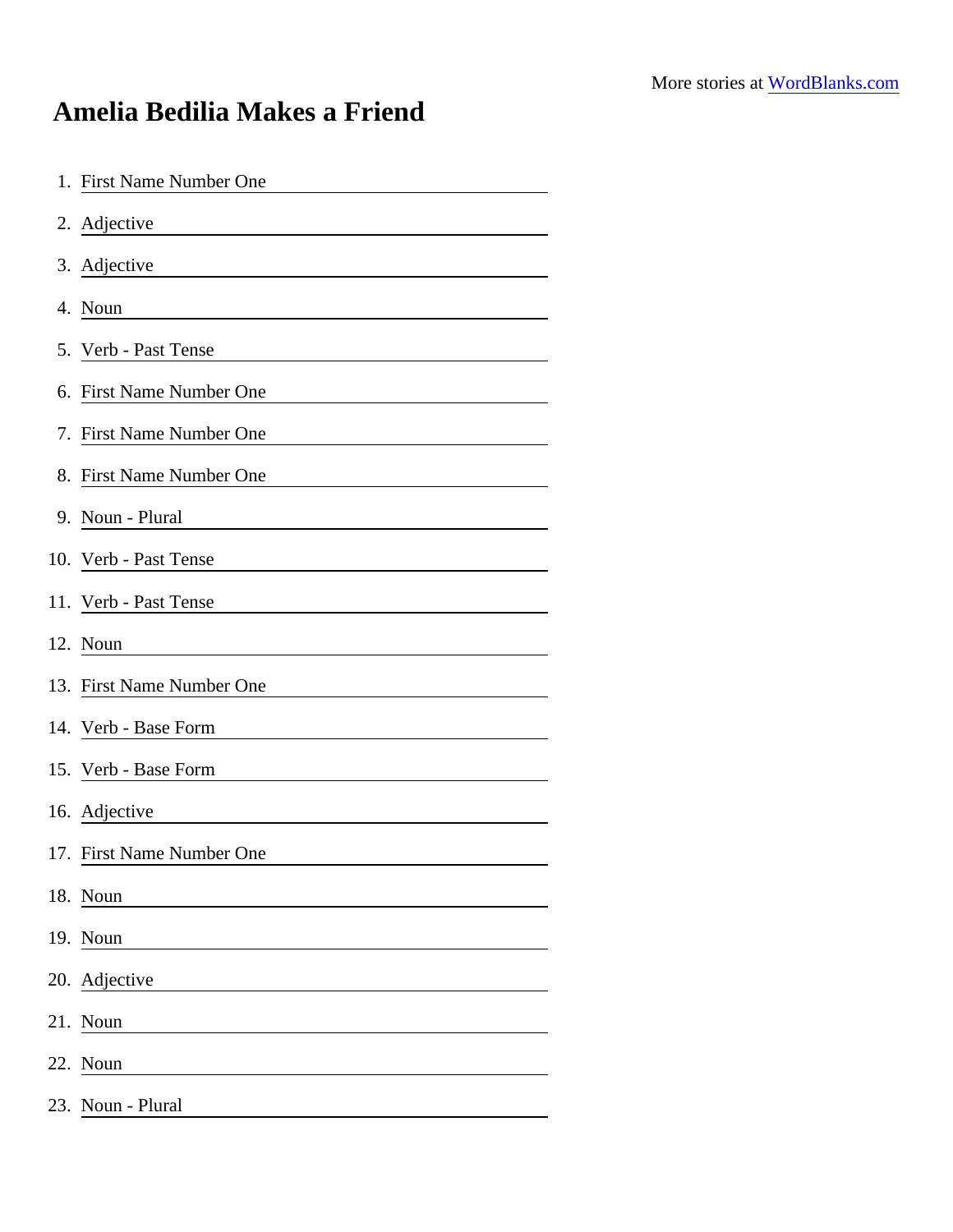| 24. Verb - Past Tense |  |
|-----------------------|--|
|-----------------------|--|

|     | 25. First Name Number One    |
|-----|------------------------------|
|     | 26. Noun - Plural            |
|     | 27. Adjective                |
|     | 28. First Name Number One    |
|     | 29. Verb - Past Tense        |
|     | 30. Verb - Past Tense        |
|     | 31. Verb - Past Tense        |
|     | 32. Verb - Base Form         |
|     | 33. Noun                     |
|     | 34. First Name Number One    |
|     | 35. Verb - Base Form         |
|     | 36. First Name Number One    |
|     | 37. Noun - Plural            |
|     | 38. First Name Number One    |
|     | 39. Verb - Past Tense        |
|     | 40. Noun - Plural            |
|     | 41. Adjective                |
|     | 42. Noun                     |
| 43. | <b>First Name Number One</b> |
|     | 44. Verb - Base Form         |
|     | 45. Verb - Past Tense        |
| 46. | <b>First Name Number One</b> |
| 47. | Noun                         |
|     | 48. First Name Number One    |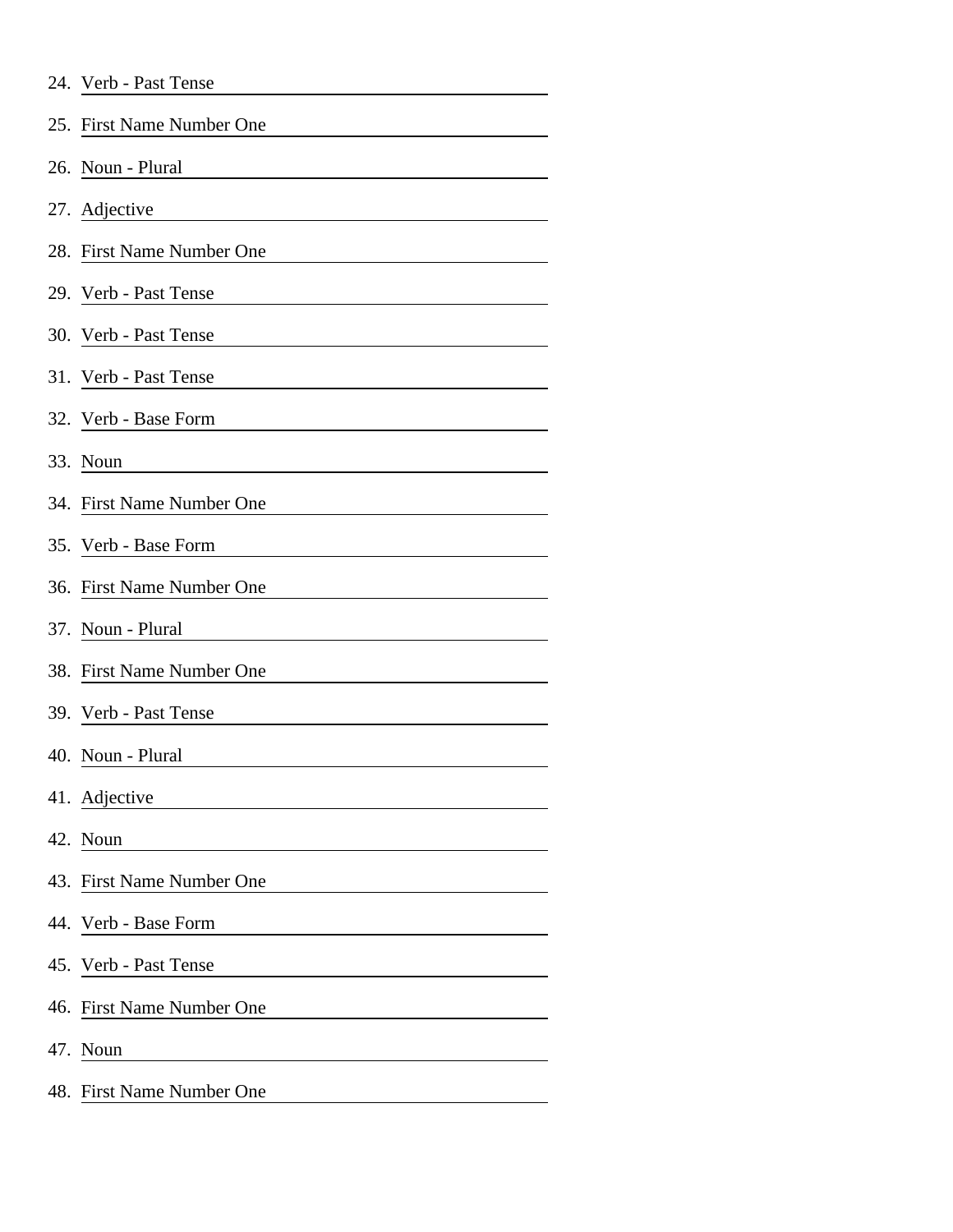|  | 49. Verb - Base Form |  |  |
|--|----------------------|--|--|
|--|----------------------|--|--|

|     | 50. Verb - Present Ends In Ing |
|-----|--------------------------------|
| 51. | First Name Number One          |
|     | 52. Adjective                  |
|     | 53. Noun - Plural              |
|     | 54. Noun                       |
|     | 55. Adjective                  |
|     | 56. Noun                       |
|     | 57. First Name Number One      |
|     | 58. Verb - Past Tense          |
|     | 59. Adjective                  |
|     | 60. Noun                       |
|     | 61. Verb - Past Tense          |
|     | 62. Noun - Plural              |
|     | 63. Noun - Plural              |
|     | 64. Adjective                  |
|     | 65. Noun                       |
|     | 66. First Name Number One      |
| 67. | Verb - Past Tense              |
| 68. | Noun                           |
| 69. | Adjective                      |
| 70. | Noun - Plural                  |
|     | 71. Verb - Past Tense          |
| 72. | Noun - Plural                  |
|     | 73. Noun                       |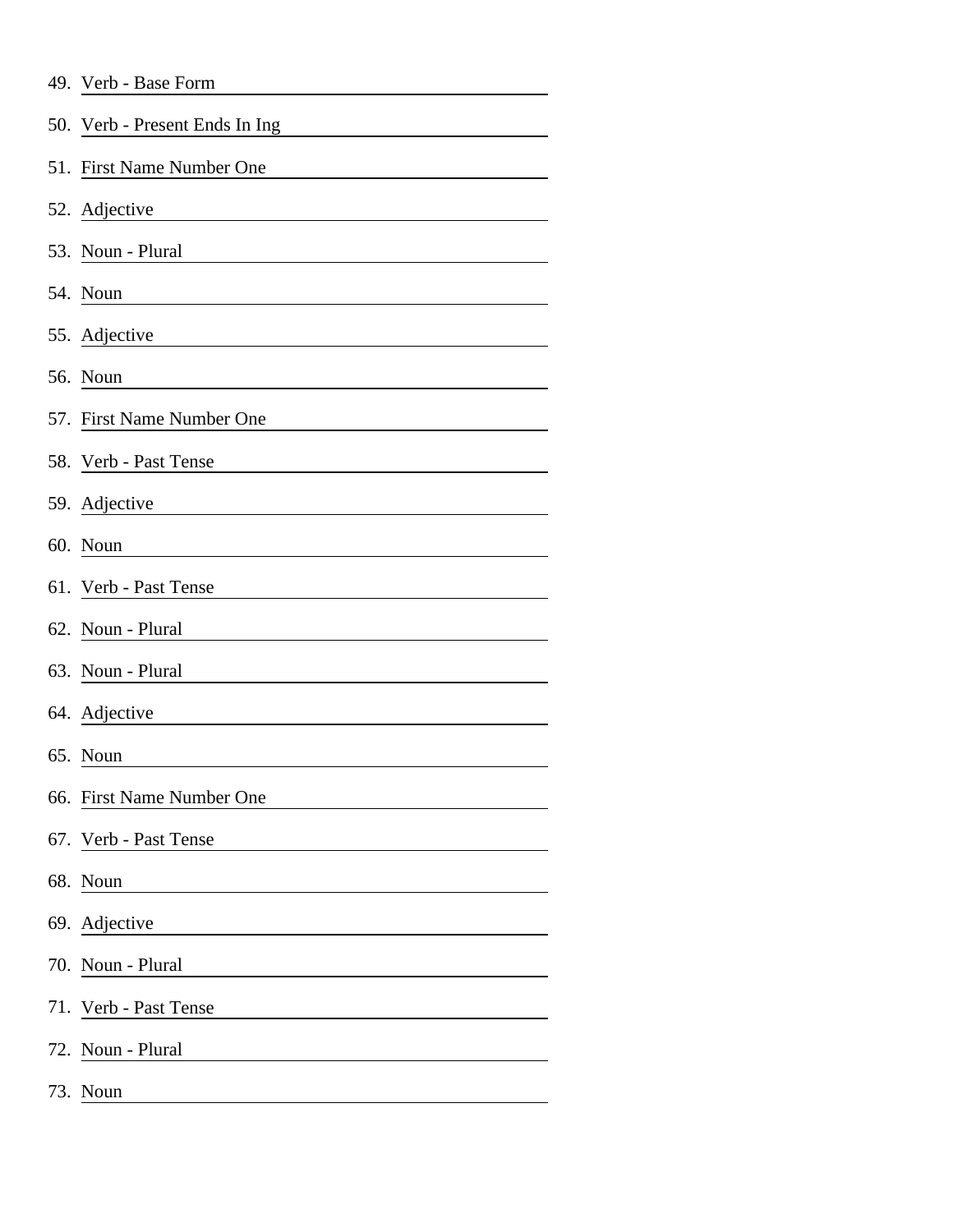|     | 74. Noun                  |
|-----|---------------------------|
|     | 75. First Name Number One |
|     | 76. Verb - Past Tense     |
| 77. | Noun - Plural             |
|     | 78. Noun - Plural         |
|     | 79. Noun                  |
|     | 80. Verb - Past Tense     |
| 81. | Noun - Plural             |
|     | 82. First Name Number One |
|     | 83. Verb - Base Form      |
|     | 84. Noun                  |
|     | 85. Verb - Base Form      |
|     | 86. Adjective             |
|     | 87. Adjective             |
| 88. | Noun                      |
|     | 89. First Name Number One |
|     | 90. Noun                  |
| 91. | Verb - Past Tense         |
|     | 92. Adjective             |
|     | 93. Noun - Plural         |
|     | 94. Noun                  |
|     | 95. Noun - Plural         |
|     | 96. Verb - Past Tense     |
|     | 97. Adjective             |
|     | 98. First Name Number One |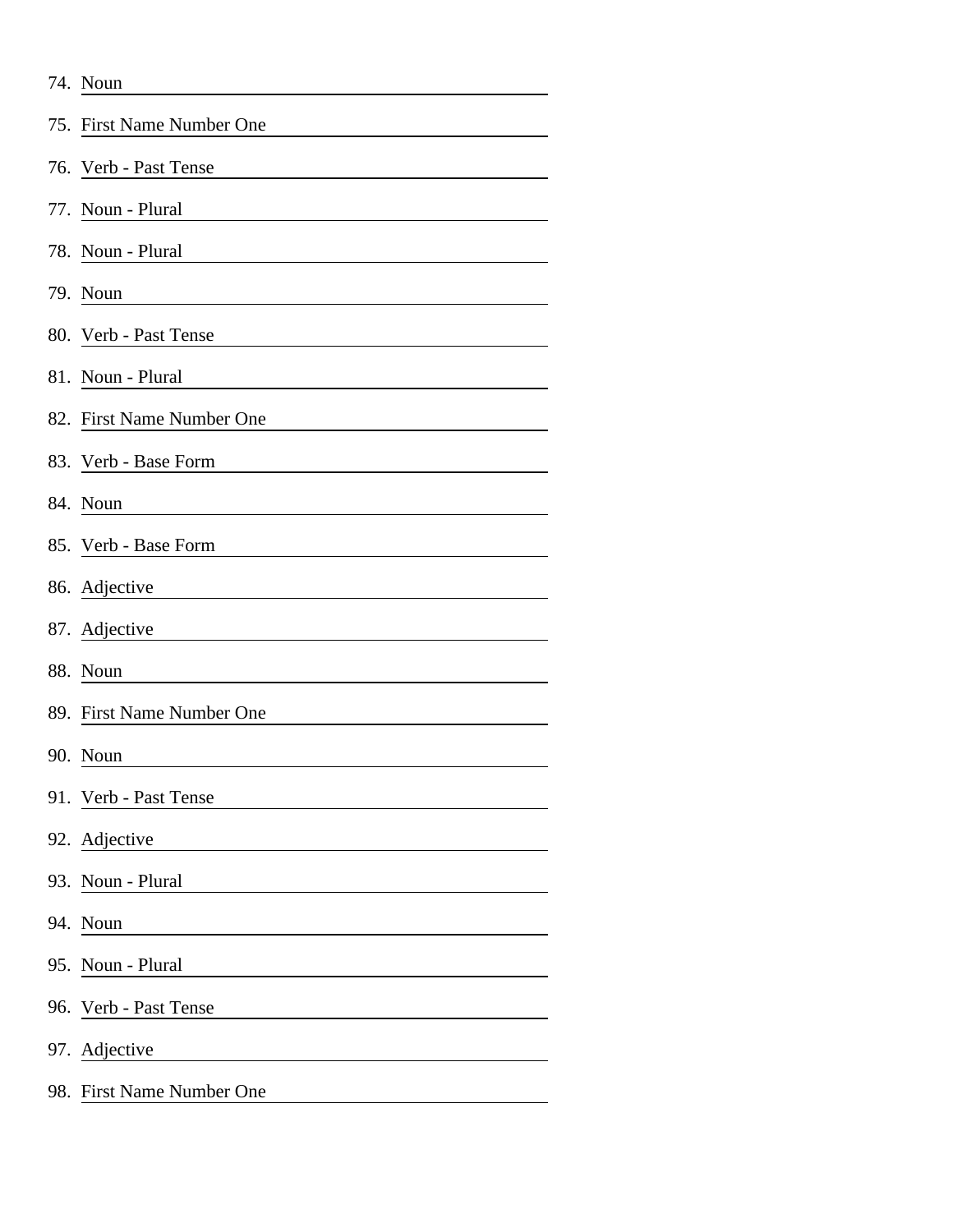| 99. Noun - Plural          |
|----------------------------|
| 100. Noun                  |
| 101. First Name Number One |
| 102. Noun                  |
| 103. Adjective             |
| 104. Noun - Plural         |
| 105. First Name Number One |
| 106. Verb - Past Tense     |
| 107. Adjective             |
| 108. Noun - Plural         |
| 109. Verb - Base Form      |
| 110. Noun - Plural         |
| 111. Verb - Past Tense     |
| 112. Adjective             |
| 113. First Name Number One |
| 114. Noun - Plural         |
| 115. Verb - Past Tense     |
| 116. Verb - Past Tense     |
| 117. First Name Number One |
| 118. Noun                  |
| 119. First Name Number One |
| 120. Noun                  |
| 121. Adjective             |
| 122. Noun                  |
| 123. Noun                  |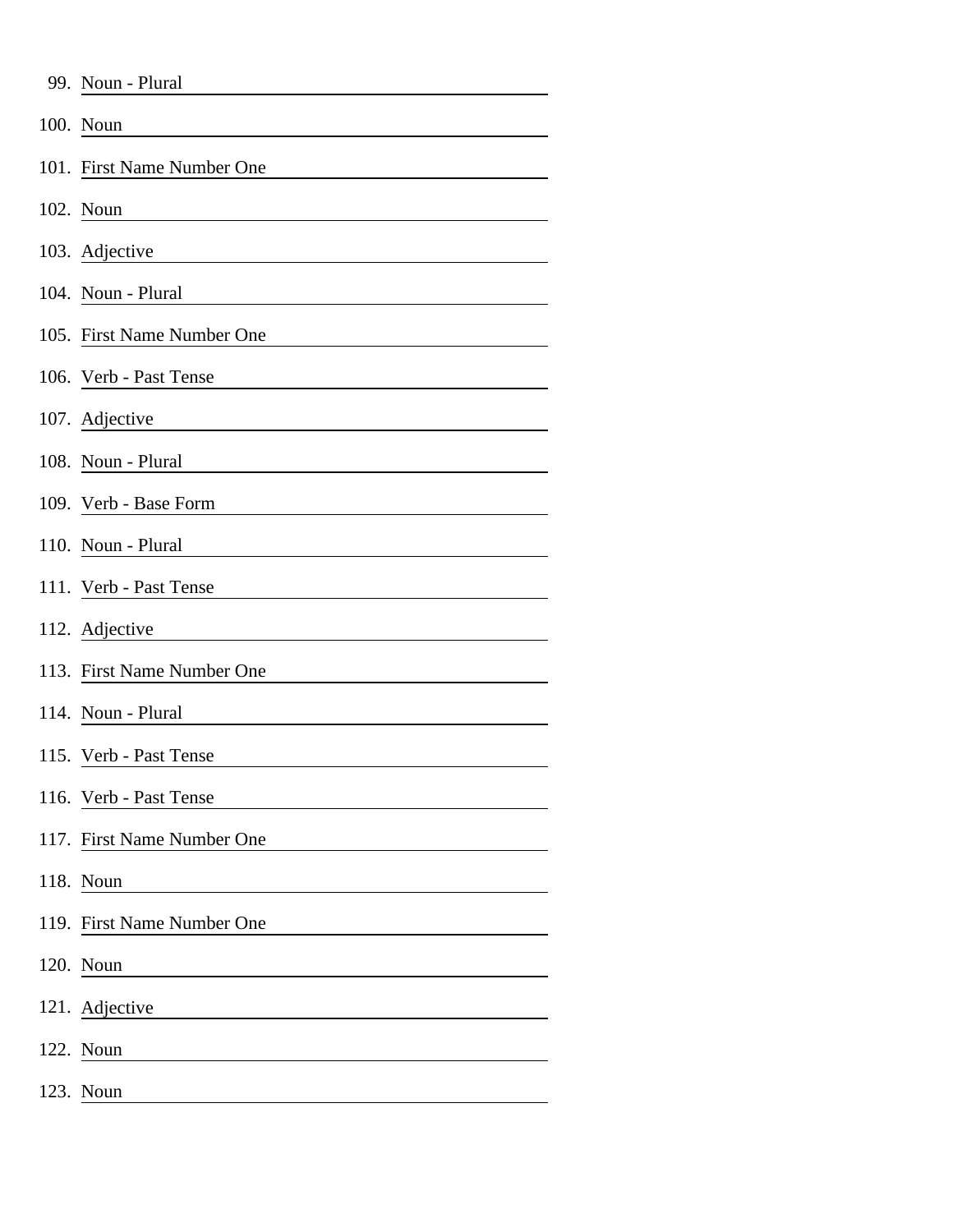| 124. Adjective             |
|----------------------------|
| 125. Noun                  |
| 126. Adjective             |
| 127. First Name Number One |
| 128. Adjective             |
| 129. Adjective             |
| 130. Noun                  |
| 131. Adjective             |
| 132. Adjective             |
| 133. Noun                  |
| 134. Adjective             |
| 135. Noun - Plural         |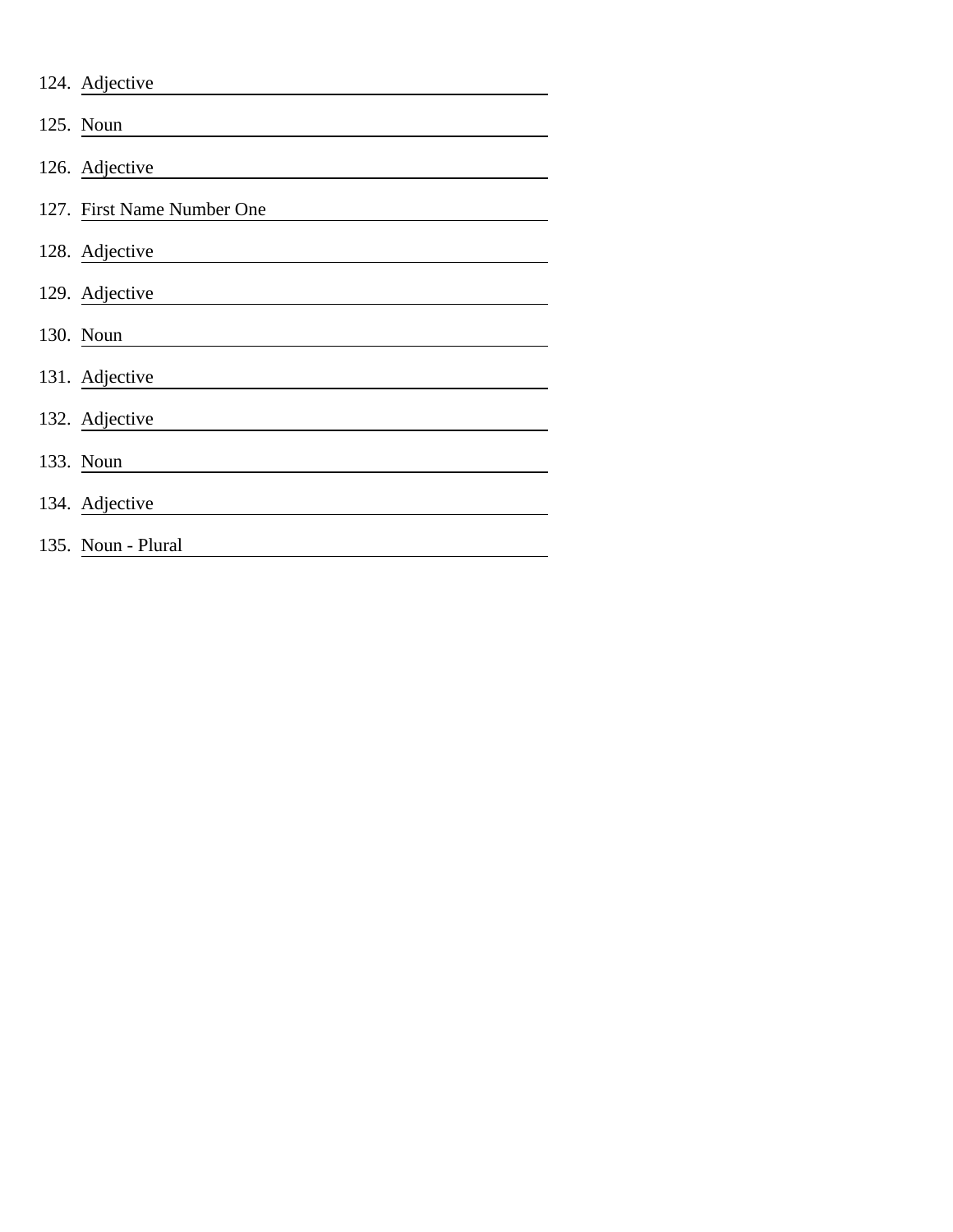## **Amelia Bedilia Makes a Friend**

| First Name number One <b>Bedelia was</b> Adjective <b>Her</b> Adjective Moun Noun Perb-                                                                                                                                                    |
|--------------------------------------------------------------------------------------------------------------------------------------------------------------------------------------------------------------------------------------------|
| Past Tense <b>next door. "Hello, Jen!" said</b> First Name number One <b>Bedilia. "Hello,</b> First Name number One                                                                                                                        |
| Bedilia!" said Jen. First Name number One Bedilia and Jen had been freinds since they were Noun-                                                                                                                                           |
| Plural 1. They Verb - Past Tense 10gether. They Verb - Past Tense 10gether. They played                                                                                                                                                    |
| Noun together. First Name number One Bedilia even showed Jen how to Verb - Base Form                                                                                                                                                       |
| They Verb-Base Form So Adjective together," said First Name number One Bedilia's                                                                                                                                                           |
| Noun Noun Noun New York 1 Noun Noun Noun New York 1 2010 Noun Adjective as                                                                                                                                                                 |
| Noun and Noun Noun Then one day, Jen and her Noun-Plural Verb-Past Tense away.                                                                                                                                                             |
| First Name number One <b>Bedilia and her</b> Noun - Plural <b>were really</b> Adjective . First Name                                                                                                                                       |
| number One <b>Bedilia</b> Verb - Past Tense <b>Jen.</b> She Verb - Past Tense <b>Jen every day.</b> She Verb -                                                                                                                             |
| Past Tense Jen would Verb - Base Form back. One day, a moving Noun pulled in. "Did Jen come                                                                                                                                                |
| back?" asked First Name number One Bedilia. "I don't verb-Base Form so," said First Name                                                                                                                                                   |
| number One Bedilia's mother. "We must have new Noun-Plural " First Name number One Bedilia's                                                                                                                                               |
| <b>mother Example 1</b> Verb - Past Tense <b>the http://</b> Noun - Plural <b>Convert Plural Dividends Convert Plural Dividends Convert Plural Dividends Convert Plural Dividends Convert Plural Dividends Convert Plural Dividends Co</b> |
| Noun Pirst Name number One <b>Bedilia did not</b> Verb - Base Form <b>She</b> Verb - Past Tense                                                                                                                                            |
| Jen back. "Look!" said First Name number One Bedilia's mother. "I see a coffee Noun ."                                                                                                                                                     |
| First Name number One <b>Bedilia did not</b> Verb - Base Form <b>First Rept</b> Verb - Present ends in ING <b>First Name number One</b>                                                                                                    |
| First Name number One <b>Bedilia's mother said, "I see some</b> Adjective Moun - Plural <b>and Adjective</b> Adjective                                                                                                                     |
| Noun , and a Adjective Noun ." Finally, First Name number One Bedilia                                                                                                                                                                      |
| Verb - Past Tense at Jen's Adjective Noun Noun <b>Then she</b> Verb - Past Tense at her                                                                                                                                                    |
|                                                                                                                                                                                                                                            |
| First Name number One <b>Bedilia</b> Verb - Past Tense <b>her</b> Noun <b>about the</b> Adjective                                                                                                                                          |
| Noun-Plural ____. He ______ Verb-Past Tense ______ her ______ Noun-Plural ____. "Amazing!" her dad said. "I hope they                                                                                                                      |
| have a pool Noun Renext Noun, Bedilia and her mother                                                                                                                                                                                       |
|                                                                                                                                                                                                                                            |
| Noun Noun Verb - Past Tense the door. "Hello there," she said. "My name is Mrs. Adams. You must be                                                                                                                                         |
| my new Noun-Plural No." No," said First Name number One Bedelia. "We already Verb-Base Form                                                                                                                                                |
| here. You are my new ______ Noun _____." "You know," said Mrs. Adams, "I _____ verb - Base Form _____ both of us are                                                                                                                       |
| Adjective _____. Do come in." "Mmmmm," said Mrs. Adams. "What smells so ______Adjective _____?" "My                                                                                                                                        |

**Noun**